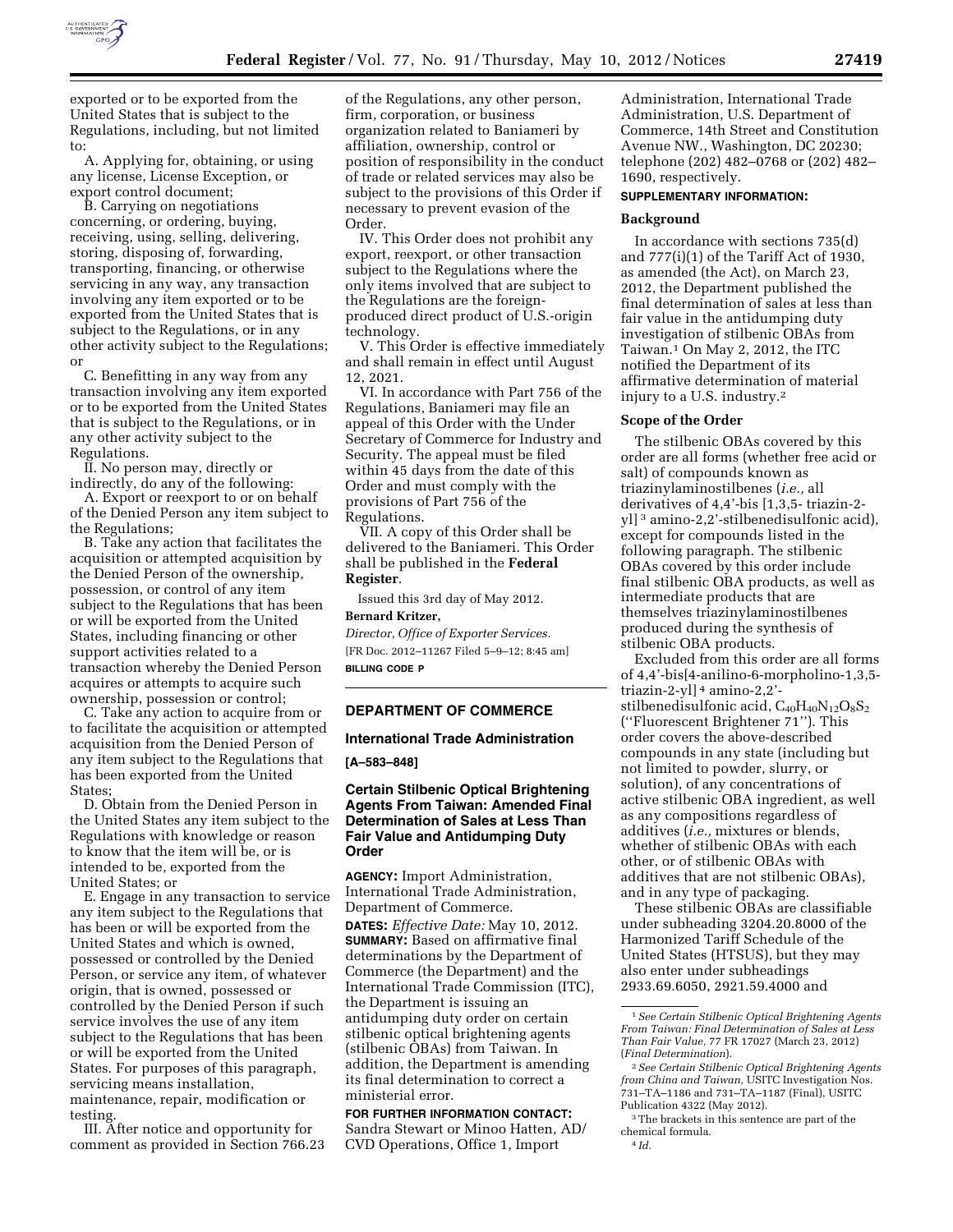2921.59.8090. Although the HTSUS subheadings are provided for convenience and customs purposes, the written description of the merchandise is dispositive.

# **Amendment to the Final Determination**

On March 23, 2012, the Department published its affirmative final determination in this proceeding.<sup>5</sup> On March 27, 2012, Clariant Corporation (the petitioner), submitted a timely ministerial error allegation and requested that the Department correct the alleged ministerial error in the dumping margin calculation. The respondent, Teh Fong Min International Co., Ltd. (TFM) did not submit a ministerial error allegation or rebuttal comments.

After analyzing the petitioner's comments, we have determined, in accordance with section 735(e) of the Act and 19 CFR 351.224(e), that we made a ministerial error in our calculation for the *Final Determination*  with respect to TFM. Specifically, we did not use TFM's revised U.S. sales database for our dumping margin calculation. For a detailed discussion of the alleged ministerial error, as well as the Department's analysis, *see*  Memorandum to Paul Piquado, Assistant Secretary for Import Administration, from Christian Marsh, Deputy Assistant Secretary for Antidumping and Countervailing Duty Operations, entitled, ''Ministerial Error Allegation in the Final Determination of the Antidumping Duty Investigation of Certain Stilbenic Optical Brightening Agents from Taiwan: Teh Fong Min International Co., Ltd.,'' dated April 23, 2012.6

In the *Final Determination,* pursuant to section  $735(c)(5)(A)$  of the Act, we determined the estimated all others rate to be equal to the weighted average of the estimated weighted-average dumping margins established for exporters and producers individually investigated. Because TFM is the only respondent in this investigation for which the Department calculated a company-specific rate, we determined the all others rate to be the weightedaverage dumping margin calculated for TFM.7 Because the weighted-average dumping margin for TFM changed as a result of the aforementioned ministerial error, we have amended the all others rate accordingly. The amended weighted-average dumping margins are provided below.

#### **Antidumping Duty Order**

As stated above, on May 2, 2012, in accordance with section 735(d) of the Act, the ITC notified the Department of its final determination in this investigation, in which it found material injury with respect to stilbenic OBAs from Taiwan. Because the ITC determined that imports of stilbenic OBAs from Taiwan are materially injuring a U.S. industry, all unliquidated entries of such merchandise from Taiwan, entered or withdrawn from warehouse, are subject to the assessment of antidumping duties.

Therefore, in accordance with section 736(a)(1) of the Act, the Department will direct U.S. Customs and Border Protection (CBP) to assess, upon further instruction by the Department, antidumping duties equal to the amount by which the normal value of the merchandise exceeds the export price (or constructed export price) of the merchandise, for all relevant entries of stilbenic OBAs from Taiwan. These antidumping duties will be assessed on unliquidated entries from Taiwan entered, or withdrawn from warehouse, for consumption on or after November 3, 2011, the date on which the Department published its preliminary determination,8 but will not include entries occurring after the expiration of the provisional measures period and before publication of the ITC's final injury determination as further described below.

### **Continuation of Suspension of Liquidation**

In accordance with section 735(c)(1)(B) of the Act, we will instruct CBP to continue to suspend liquidation on all entries of stilbenic OBAs from Taiwan. We will also instruct CBP to require cash deposits equal to the estimated amount by which the normal value exceeds the U.S. price as indicated below. These instructions suspending liquidation will remain in effect until further notice.

Accordingly, effective on the date of publication of the ITC's final affirmative injury determination, CBP will require, at the same time as importers would normally deposit estimated duties on this subject merchandise, a cash deposit

equal to the estimated weighted-average antidumping duty margins listed below. *See* section 736(a)(3) of the Act.

### **Provisional Measures**

Section 733(d) of the Act states that instructions issued pursuant to an affirmative preliminary determination may not remain in effect for more than four months except where exporters representing a significant proportion of exports of the subject merchandise request the Department to extend that four-month period to no more than six months. At the request of exporters that account for a significant proportion of exports of stilbenic OBAs from Taiwan, we extended the four-month period to no more than six months.9 In the underlying investigation, the Department published the *Preliminary Determination* on November 3, 2011.10 Therefore, the six-month period beginning on the date of the publication of the *Preliminary Determination* ended on May 1, 2012. Furthermore, section 737(b) of the Act states that definitive duties are to begin on the date of publication of the ITC's final injury determination.

Therefore, in accordance with section 733(d) of the Act and our practice, we will instruct CBP to terminate the suspension of liquidation and to liquidate, without regard to antidumping duties, unliquidated entries of stilbenic OBAs from Taiwan entered, or withdrawn from warehouse, for consumption after May 1, 2012, the date provisional measures expired, and through the day preceding the date of publication of the ITC's final injury determination in the **Federal Register**. Suspension of liquidation will resume on and after the date of publication of the ITC's final injury determination in the **Federal Register**.

The weighted-average dumping margins are as follows:

| Manufacturer/Exporter                        | Weighted-<br>average<br>margin<br>(percent) |
|----------------------------------------------|---------------------------------------------|
| Teh Fong Min International Co.,<br><b>ht</b> | 6.19<br>6.19                                |

This notice constitutes the antidumping duty order with respect to stilbenic OBAs from Taiwan pursuant to section 736(a) of the Act. Interested parties may contact the Department's Central Records Unit, Room 7043 of the main Commerce building, for copies of

<sup>5</sup>*See Final Determination.* 

<sup>6</sup>*See also* Memorandum to the file entitled, ''Allegation of Ministerial Error in the Antidumping Duty Investigation of Certain Stilbenic Optical Brightening Agents from Taiwan: Analysis Memorandum for Teh Fong Min International Co., Ltd. With Respect to the Ministerial Error in the Final Determination,'' dated April 23, 2012.

<sup>7</sup>*See Final Determination.* 

<sup>8</sup>*See Certain Stilbenic Optical Brightening Agents from the People's Republic of China: Preliminary Determination of Sales at Less Than Fair Value and Postponement of Final Determination,* 76 FR 68154 (November 3, 2011) (*Preliminary Determination*).

<sup>9</sup> *Id.* 

<sup>10</sup> *Id.*